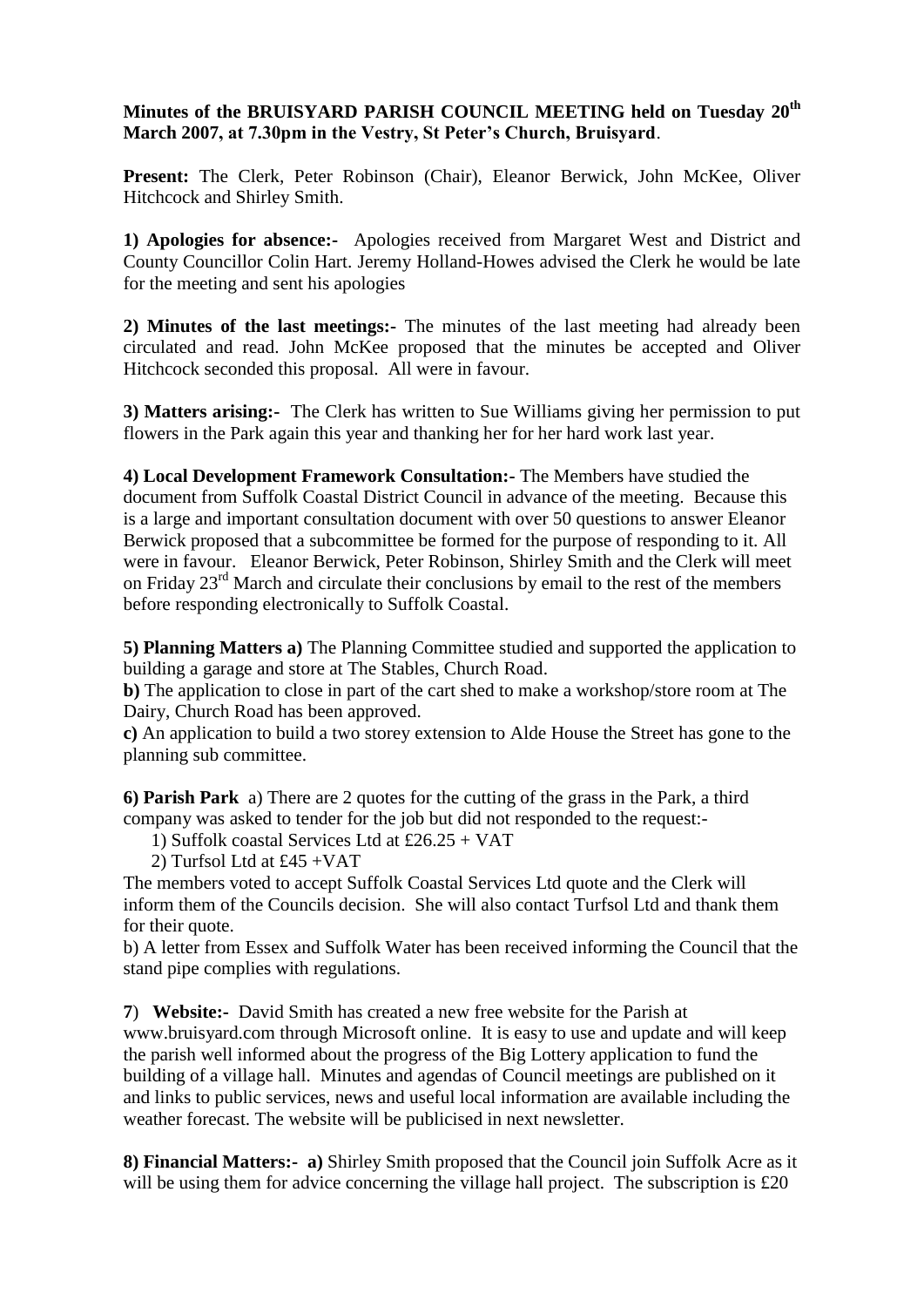for this year. The proposal was seconded by Peter Robinson. A cheque was duly written and signed.

**b)** Eleanor Berwick proposed that Suffolk Coastal Services be paid £359.55 for the grass cutting in the Park in 2006. This was slightly less than anticipated. John McKee seconded this proposal and all agreed. A cheque was duly written and signed.

**c)** Anglia Water has sent a credit note to cancel out the invoice for £312.55 for the infrastructure charge.

**d)** Northumbrian Water, our local company Essex and Suffolk Water is owed by them, has refunded £312.55 to the Council as an infrastructure charge is not applicable for a watering point.

**e)** Charity giving – the Council have received letters of thanks from Citizens Advice Bureau and Suffolk Accident Rescue Service

John McKee proposed that the Council gave a second grant to the First Responder Scheme of a £100 now that the financial pressures on the Council have eased due to the above refund. Oliver Hitchcock seconded the proposal and all agreed. A cheque was duly written and signed.

**f)** Peter Robinson proposed to pay the Clerk £250 as her salary to cover the year 2006/2007. Eleanor Berwick seconded this proposal and asked for it to be minuted that the Council was extremely fortunate to have Anne Smith as their clerk. All agreed and a cheque was duly written and signed.

John McKee proposed to reimburse the clerk £20.98 for the 2 ink cartridges she purchased from Cartridge Monkey.com on behalf of the Council. Shirley Smith seconded this proposal and all agreed. A cheque was duly written and signed.

**g)** The Audit Commission have extended the appointment of Lubbock Fine as auditors for the year 2006/2007. The fee for the audit remains at £50 +VAT until 2011.

**h)** Shirley Smith proposed that the Parish Council open a new account with Abbey with the title Bruisyard PC Village Hall Account. All financial transaction concerned with the village hall project will be conducted through this account. Oliver Hitchcock seconded this proposal and all were in favour. The application form for the account will be completed with Peter Robinson, John McKee and Anne Smith acting as signatories to the account, with two signatories to be used for any transaction. SALC will be contacted to ascertain if it is permissible for any other members of the village hall committee to act as signatories. To open the account, a cheque for £50 was duly written and signed.

**9. Report from Village Hall Committee:-** There has been two meetings of the committee since the last PC meeting, on 20<sup>th</sup> February and 5<sup>th</sup> March.

**a)** Big Lottery Development Grant:- David Smith received a telephone call from Victoria Jenks, Grants Officer for the Communities Building Programme, on  $16<sup>th</sup>$  February to inform him of our stage one application had been successful. We have been awarded a development grant of £8795 and an invitation to apply for stage 2, the application to fund building of the village hall.

**b)** Land for Car Park. The Council received a letter and ground plan from Robert Rous dated  $20<sup>th</sup>$  February with the terms and conditions for the leasing of the land next to the Park. He proposed a 10 year lease, which may be renewed, at a rent of £10 a year for a 35meter by 35meter area. The Council will be responsible for fencing, insuring and maintaining the land. He would retain right of access through the Car Park to his adjoining land and the right to lay services under on or over the land to his adjoining property. The clerk has replied to the letter thanking him for his kind offer but asking if it would be possible to have a longer lease as this would strengthen our lottery fund application and informed him of the terms of a lease required to secure funding by the Big Lottery. The final condition concerns the security of tenure and legal advice may be required as to what the implication of the terms may be.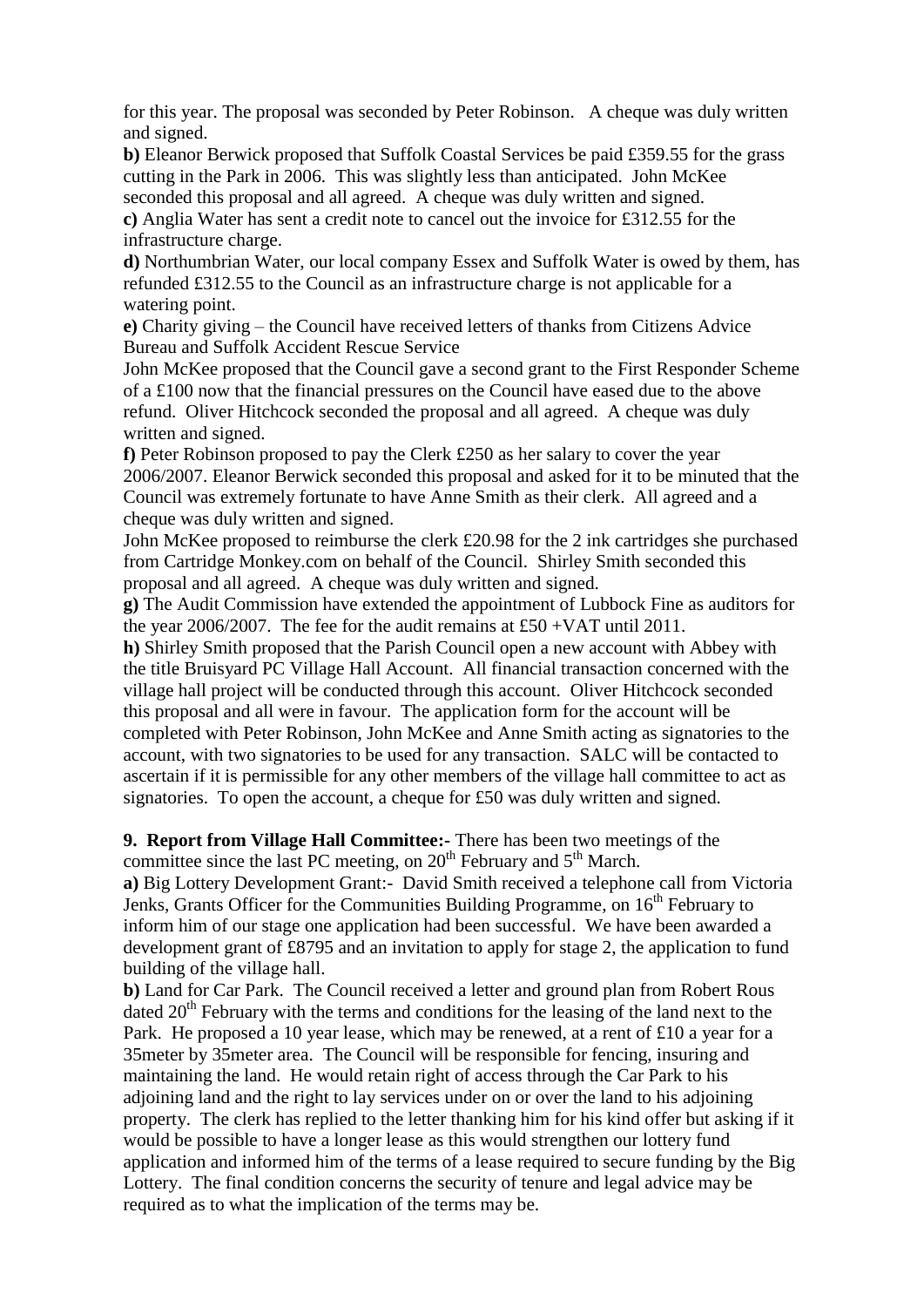**c)** Appointment of architect, Robert Smith as lead consultant with effect from the receipt of acknowledgement from the big lottery fund of our completed development grant form, which was returned to them on  $16<sup>th</sup>$  March. The project brief was discussed and amended at the first meeting and examined and again amended with the architect at the second. The project brief is available on the parish website. Flood risk assessments will be discussed at the next meeting on  $5<sup>th</sup>$  April.

**d)** Keelan Smith and Thelma Barham have joined the committee.

**10) Local elections:-** Local elections for Parish Councillors and District Councillors are to be held on  $3^{\rm rd}$  May 2007

**11) Highways:-** The Clerk contacted the Highways department concerning the problem of flooding at the cross roads by the Forge, Bruisyard Street. The drains on Cransford Road have been flushed out and the gully leading to the ditch that drains into the river has been dug out. The Clerk will investigate whether the drain that passes under the road is clear or not. The ditch on the Scriverners land may be blocked.

A letter from Anthony Scriverner informed the Council that he has had a tree expert examine the poplar trees opposite the Forge and they have been informed that they are in good condition with no obvious external indicators of disease. The Clerk will reply to his letter thanking him for the information and updating him on the work carried out by the Highways Department.

Susie Marshall again contacted the Council about the use of Low Road by heavy lorries going to Bridge Works, they are causing damage to the grass verges and travel too fast down this very narrow lane. The Clerk contacted the Highways Department with this information and asking for signs at each end of this road indicating it was unsuitable for heavy vehicles. Highways asked for the companies names using the road and suggested a HGV incident form be completed by the Council or concerned residents. The Clerk has asked Susie Marshall to complete a form. The request for the signs has not been responded to as yet.

Jeremy Holland-Howes joined the meeting.

**12. Date of next meeting:-** The Parish Meeting and the Parish Council AGM will be held on  $15<sup>th</sup>$  May 2007. John McKee will ask a representative of the Responder Scheme to give a talk to those attending the Parish Meeting.

**13. Miscellaneous Items:**-John McKee attended an area meeting on 14<sup>th</sup> March, officers from SCDC attended the meeting answering questions and a wide range of topics where covered. John McKee attended on  $20<sup>th</sup>$  February a tour of Staverton Park arranged by Woodland Heritage. This consists of ancient oak woodland and a holly wood. Jeremy Holland-Howes asked if the Planning Department gave an explanation for granting planning permission for the porch at Sandpit Farm in the light of the Parish Council objecting to it. The Clerk will look into the matter.

The Church thanked the Council for publicising the revising of its electoral role in the **Newsletter** 

Colin Hart, County and District Councillor, sent a report:- For both District and County Councils the dominant issue is finance with inadequate government funding to rural authorities in the south of England.

The increase in District council tax is just 3% and the County Council tax rise is 4.5%. Savings and efficiencies have been made in both Councils without the cuts in services through better ways of working. The County Council are likely to move to a model where they commission services rather than deliver them themselves but much of the detail has still to be worked out.